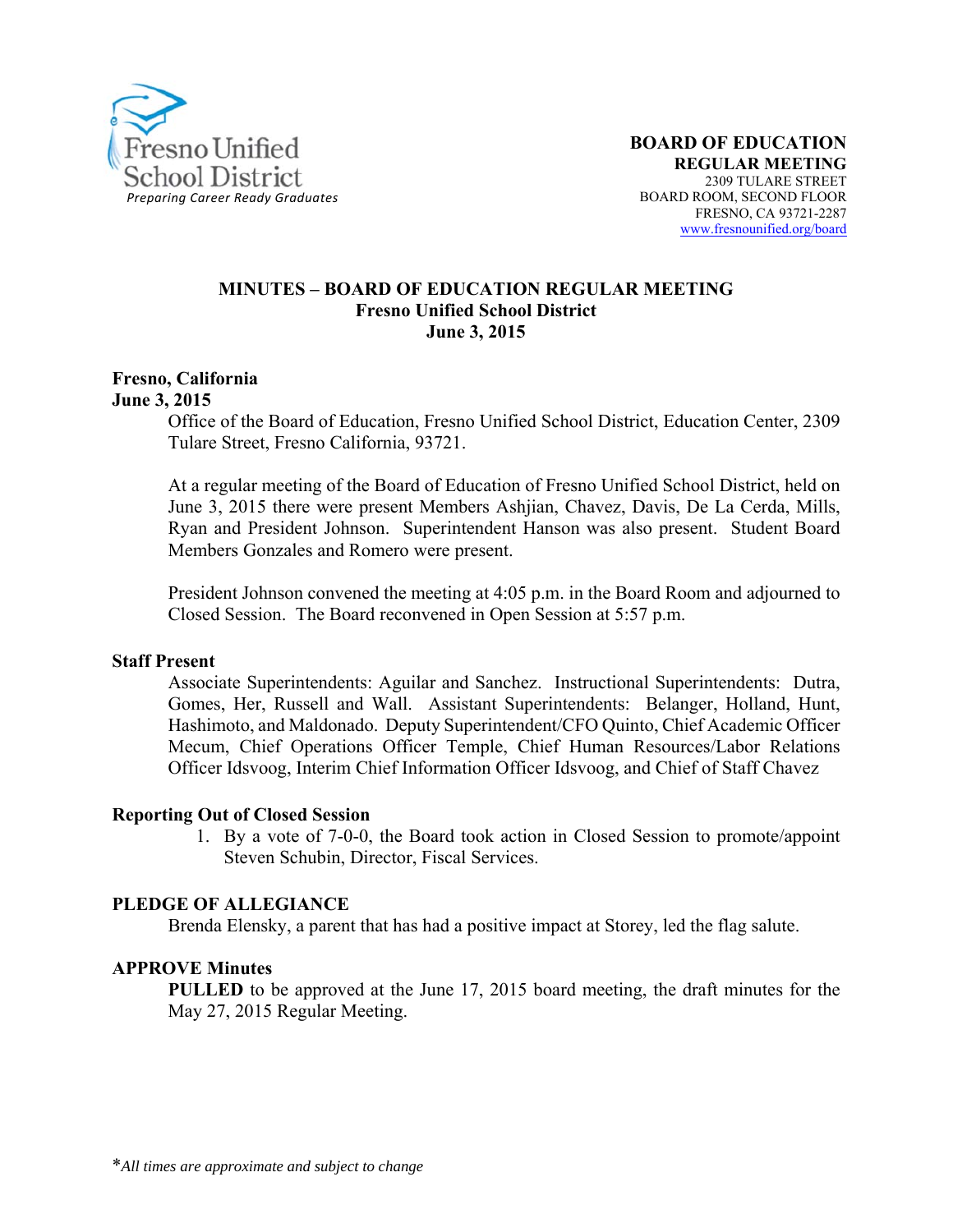## **RECOGNIZE the Student Board Representatives for the 2014/15 School Year**

**RECOGNIZED** Student Board Members Anthony Gonzales, McLane High School, Angela Romero, Fresno High School, and alternate Alyssa Lopez, McLane High School for serving on the Board of Trustees for the 2014/15 school year.

### **RECOGNIZE American Ambulance for their contribution to our District's System of Career Readiness**

**RECOGNIZED** American Ambulance and their employees for volunteering their time to provide career awareness presentations to over 6,000 Fresno Unified third grade students at 66 elementary schools.

### **HEAR Reports from Student Board Representatives**

Student Board Representative Razmik Canes provided comments/reports from the Student Advisory Board Representative meeting hosted by Hoover High School with Board Member Ryan present. Student Board Representative Razmik acknowledged the student ambassadors from Tioga Middle School.

### **HEAR Report from Superintendent**

- Superintendent Hanson provided a brief report to the Board of Education noting how quickly the year has gone by as we prepare for the final days of the school year and enter graduation season. Hanson congratulated the thousands of Fresno Unified graduates who have walked or will be walking across the stage in the coming days. He thanked teachers and staff for the work done district-wide to increase the number of students graduating.
- Superintendent invited everyone to the new Phillip J. Patino School of Entrepreneurship Open House this Saturday, June 6 from 10:00 a.m. to noon.

On a motion by Member Davis, seconded by Member Mills, the consent agenda, exclusive of agenda items: A-5 which was pulled to be placed on the June 17, 2015 Agenda, A-10 and A-11 which was pulled for further discussion, was approved on a roll call vote of 9-0-0 as follows: Student Board Members Gonzales and Romero, Members Ashjian, Chavez, Davis, De La Cerda, Mills, Ryan and President Johnson.

# **A. CONSENT AGENDA**

# **A-1, APPROVE Personnel List**

**APPROVED, as recommended** the Personnel List, Appendix A, as submitted.

- **A-2, ADOPT Findings of Fact and Recommendations of District Administrative Board ADOPTED, as recommended** the Findings of Fact and Recommendations of District Administrative Panels resulting from hearings on expulsion and readmittance cases conducted during the period since the May 27, 2015, Regular Board meeting.
- **A-3, ADOPT Resolution No. 14-16 Authorizing Inter-fund Loans for Cash Flow Purposes ADOPTED, as recommended** Resolution No. 14-16 for adoption to authorize Fresno Unified School District to transfer funds as needed for cash-flow purposes and to reverse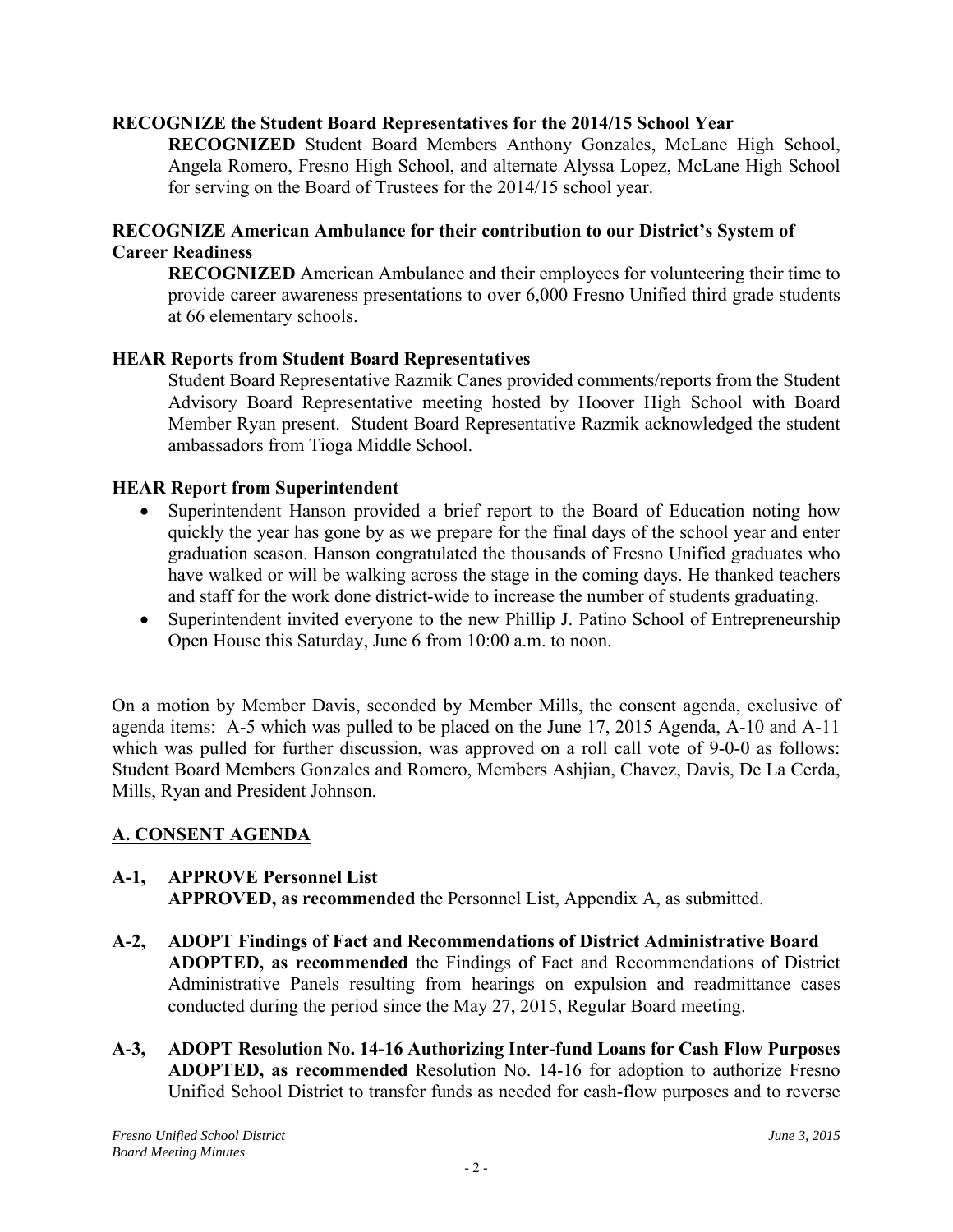those transactions as funds become available for the 2015/16 fiscal year. Education Code Section 42603 authorizes inter-fund loans to cover such temporary cash flow transfers.

## **A-4, ADOPT Resolution HR-2015-17 in the Matter of Reduction and/or Elimination of Classified Services for the 2015/16 School Year**

Adopt Resolution HR-2015-17 in the Matter of Reduction and for Elimination of Classified Services for the 2015/16 School Year. For the 2015/16 school year, the district intends that no employee will be subject to layer proceedings. In addition, any employee currently holding a benefited position who would be subject to loss of benefits will be offered an alternative position to retain their benefits. The Superintendent recommends adoption. Fiscal Impact: Potential savings for the district will be provided on or before June 1, 2015. Contact person: Paul Idsvoog, telephone 457-3548.

## **A-5, ADOPT Resolution 14-15, Authorizing the Execution of Lease-leaseback Agreements (Site Lease and Facilities Lease with Construction Provisions) for Portable Buildings Relocation and Infrastructure at Various Schools**

Included in the Board binders is Resolution 14-15 to authorize the execution of leaseleaseback agreements (site lease and facilities lease with construction provisions) with BVI Construction, Inc., for portable buildings relocation and infrastructure at various schools to accommodate enrollment changes. The project will relocate 18 portable classrooms from three schools (Baird, Turner and Wolters) to six schools (Bakman, Computech, Edison, J.E. Young, Storey and Wilson) including portable set-up, utilities hook-up, and landscape restoration. The guaranteed maximum price is \$1,915,698. The Superintendent recommends adoption. Fiscal Impact: Funding of \$1,737,198 is available in the Developer Fee Fund, and \$178,500 is available in Measure Q. Contact person: Karin Temple, telephone 457-3134.

## **A-6, ADOPT Resolution 15-09, Requesting Renewal of Exemption from the Definition of School Building for J. E. Young Academic Center Facilities**

**ADOPTED, as recommended** Resolution 15-09, requesting a renewal of the district's exemption from the Education Code definition of "school district building" for J. E. Young Academic Center facilities located at 822 N. Abby St., 850 N. Blackstone Ave. and 3058 N. Millbrook Ave. The buildings comply with local building codes and serve fewer than 25 students at a time; however, they were not constructed by the district and therefore not designed to meet Division of State Architect requirements. The exemption request under which the district is currently operating was approved on June 19, 2013, for a two-year period that expires on July 31, 2015. Resolution 15-09, which requests the exemption through July 2017, indicates the district is electing to use the facilities and indemnifies and holds harmless the State of California.

# **A-7, APPROVE Renewal Agreement for Banking Services with Bank of the West**

**APPROVED, as recommended** a three-year renewal agreement between Bank of the West and Fresno Unified School District for comprehensive banking services for the district.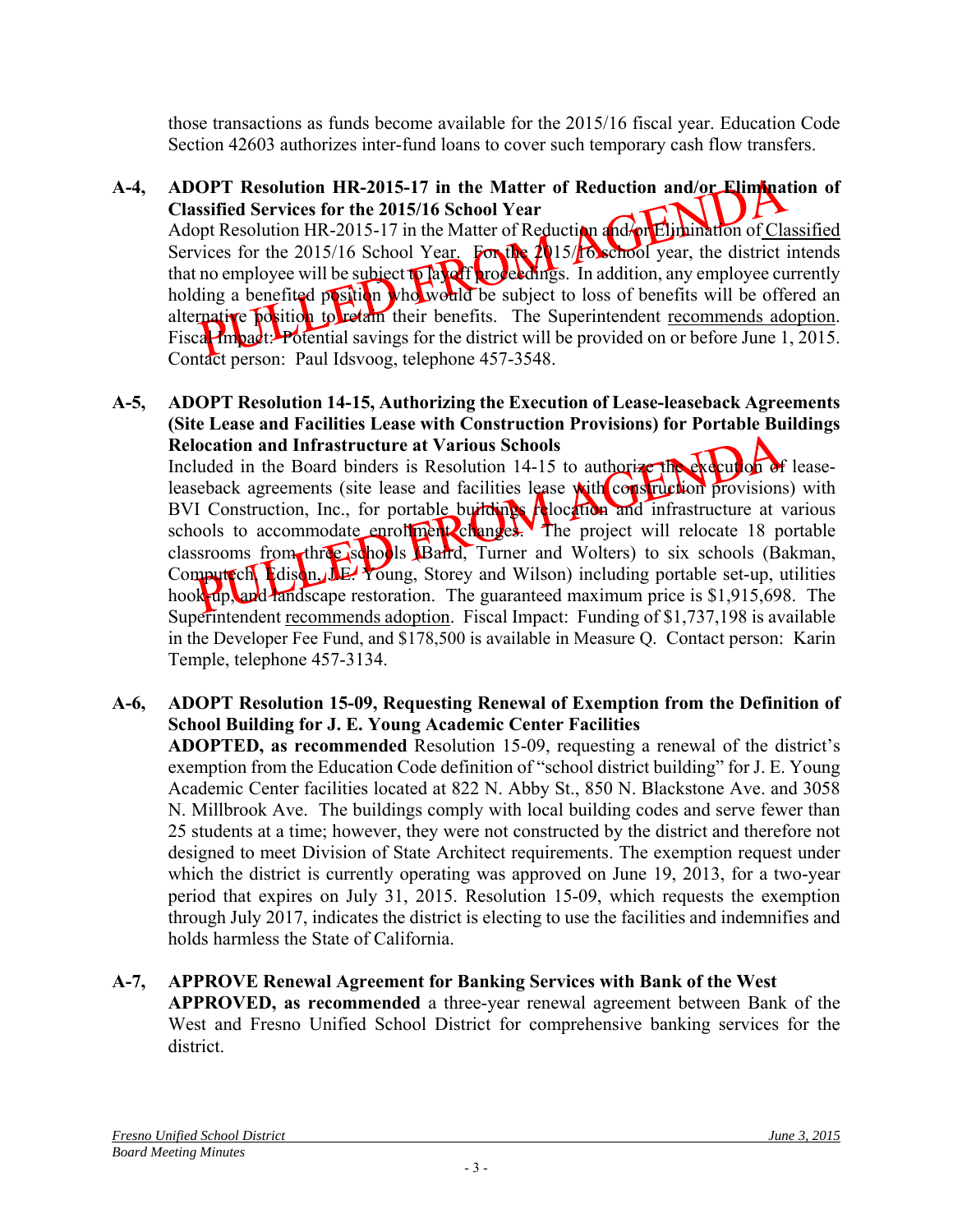## **A-8, APPROVE Renewal Agreement with School Innovations & Achievement, Inc. for State Mandated Cost Claiming Services**

**APPROVED, as recommended** a three-year renewal agreement between Fresno Unified School District and School Innovation & Achievement, Inc. (SI&A) for mandated cost claiming services. The state is required to reimburse school districts for costs associated with activities or functions required (mandated) by the State Legislature or by a state agency.

# **A-9, APPROVE Agreement with Safe2School for Crossing Guard Services**

**APPROVED, as recommended** an agreement between Fresno Unified and Safe2School to provide crossing guard services throughout the district. Safe2School is the district's current partner and has been providing excellent service in keeping our students safe while crossing streets near schools. Safe2School recruits, trains and equips adult volunteer school crossing guards to be stationed at mutually agreed upon locations. The agreement commences July 1, 2015 for three years with the option to extend for two additional oneyear periods. The estimated annual cost at the current level of service is \$112,317. The agreement allows for new crossings to be added in consultation with the district's Safety Manager.

## **A-10, APPROVE Bid 15-23, Edison High School Gymnasium Cooling and Heating**

**APPROVED, as recommended** Bid 15-23 to install new air conditioning/heating units in the gymnasium, weight and exercise rooms, and replacement heating units in the locker rooms at Edison High School. The project will improve student, staff and community comfort levels and increase energy efficiency for the locker rooms. The request for bids was lawfully advertised on April 13, 2015. Notifications were sent to twenty-eight (28) vendors and four (4) construction trade publications, and the district received three (3) responses.

Staff recommends award to the lowest responsive, responsible bidder:

Lawson Mechanical Contractors (Fresno, California) \$651,566

A copy of the tabulation is attached and bid specifications are available for review in the Purchasing office.

**Member Ashjian** – Can you please explain what we are going to do exactly at Edison? **Jeff Friesen** – We are planning to provide air conditioning to the gymnasium building. **Member Ashjian –** Actual air or a swamp cooler?

**Jeff Friesen** – It is going to be air conditioning. The reason for that is the structure cannot support evaporative cooling, because of the condition of the structure as far as the equipment being able to be on the roof. The main reason is the flooring does not have an exhaust system. Evaporative cooling requires under wood flooring to be exhausted to allow it to ventilate. If we were to install evaporative cooling it would cause the flooring to buckle. For those reasons we choose to install air conditioning.

**Member Ashjian** – Is it the intent of facilities to provide air conditioning at the rest of our high schools where this is needed?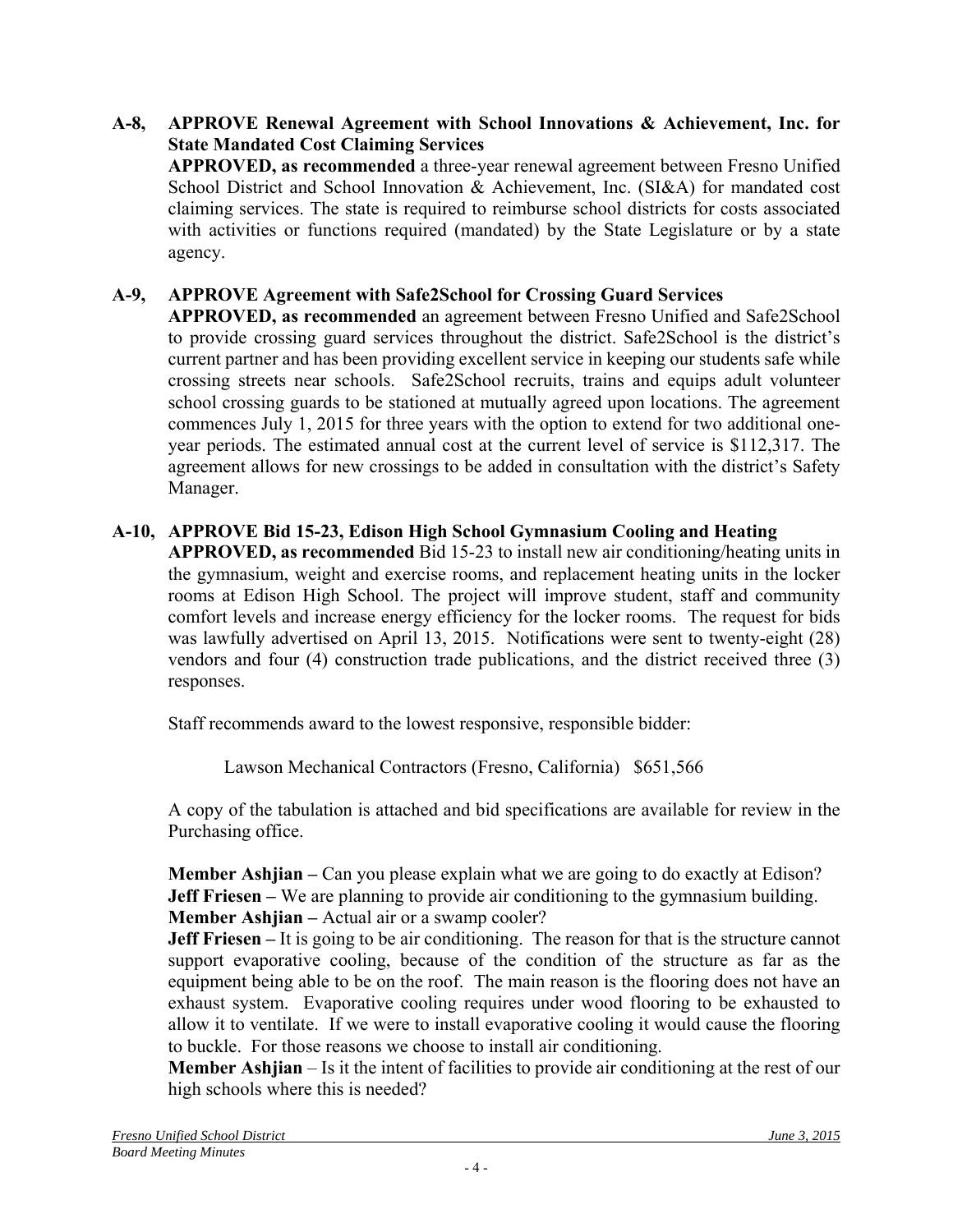**Jeff Friesen** – As a district standard typically we promote evaporative cooling in our gymnasiums.But it is a case by case situation. We have to look at the structure, at the flooring of the buildings to evaluate what the actual condition would be. We have to evaluate one by one. Some of the schools have the under floor ventilation systems and allows for evaporative cooling which is very adequate for the space and the function of the building. In some cases because of the structural integrity of the roofing, the actual structure or flooring we are forced not to use evaporative cooling.

**Superintendent Hanson** – Ms. Temple and her staff are working through a process to ensure we take them off one by one. I think she explained at a previous meeting the explanation around the floor situation. Air conditioning versus evaporative cooling is becoming a very reasonable option for us because both costs are becoming very narrow or very close to one another, so it basically comes down to structure. She does have a process and a plan that she is working through that we will share with the board of where we are with high school gymnasiums and cooling systems.

**Member Ashjian** – I just want to make it clear that I am not a believer that everything needs to come home to Bullard. I was elected to the Fresno Unified School Board and that means the kids from Sunnyside or Edison are just as important to me. I just want to make sure we are equal across the board providing the exact services. It doesn't matter the order in which they go as long as we can get from one to ten.

**Superintendent Hanson** – We were able to do the Bullard North Gym with the modernization project that we just completed. This is the Edison project in front of you. Roosevelt and McLane are in the design phase.

**Member Mills** – I appreciate that we are working on a plan to get actual air conditioning into in our gyms. If the district standard is evaporative cooling I want to consider changing that standard to air conditioning. In this valley heat the evaporative cooling is not doing the job. I look forward to seeing the plan and getting that out to all the high schools.

Member Davis moved for approval, seconded by Member De La Cerda, which carried a vote of 7-0-0, as follows: AYES: Ashjian, Chavez, Davis, De La Cerda, Mills, Ryan and President Johnson.

# **A-11, APPROVE Bid 15-25, Gaston Middle School Sports Field Lighting**

**APPROVED, as recommended** Bid 15-25 to furnish and install sports lighting for the baseball and softball fields at Gaston Middle School. The project includes electrical distribution equipment, panels, conduit and wiring, poles and energy efficient lighting. The request for bids was lawfully advertised on April 15, 2015. Notifications were sent to sixty (60) vendors and four (4) construction trade publications, and the district received two (2) responses.

Staff recommends award to the lowest responsive, responsible bidder:

Kertel Communications Inc. dba Sebastian (Fresno, California) \$285,080

A copy of the tabulation is attached and bid specifications are available for review in the Purchasing office.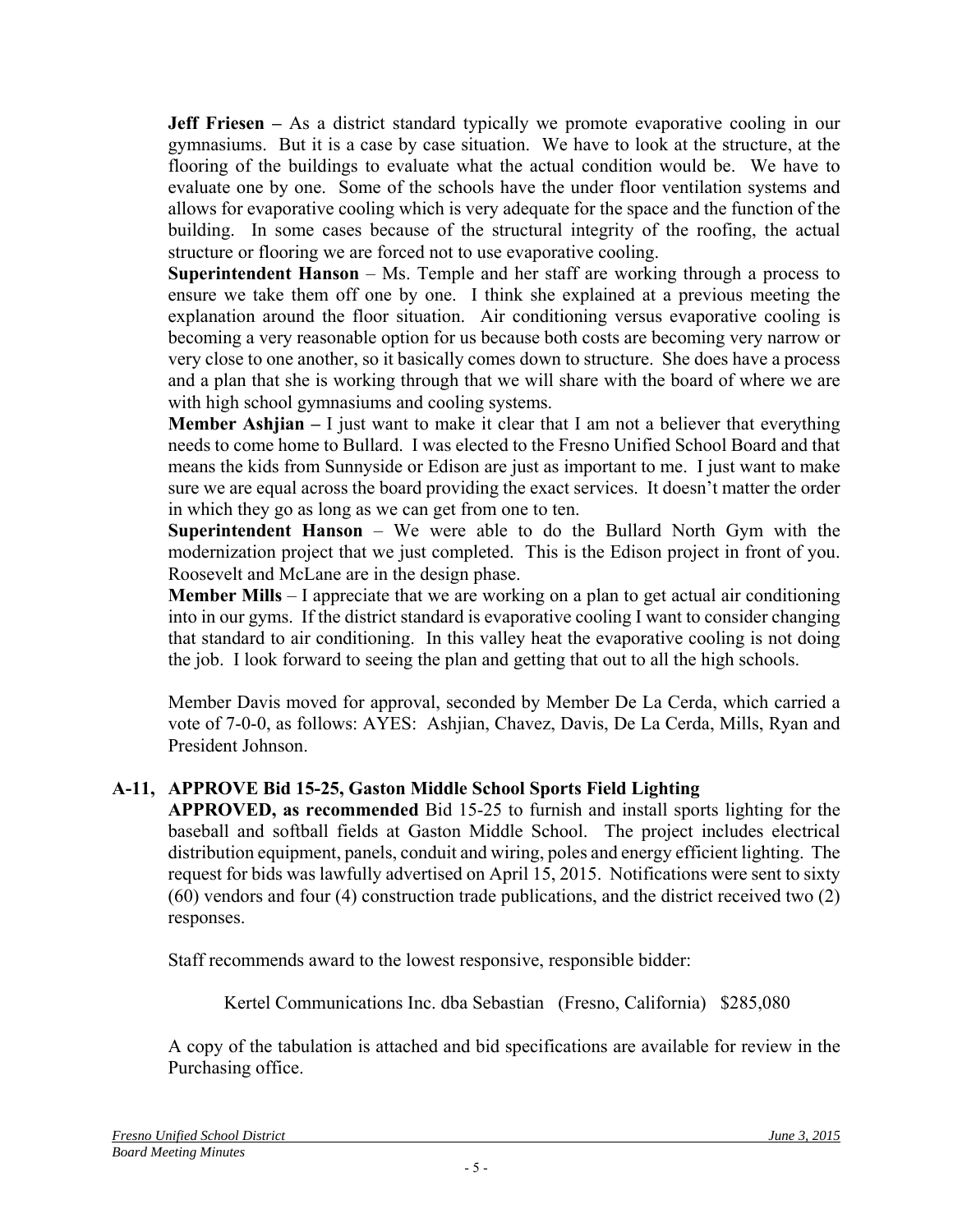**Member Ryan** – I pulled this item because it was talked about at Student Advisory yesterday. The question was about the field lighting at Gaston. Is there a plan and have we done an inventory of all of our high schools and middle schools. It was noted at Student Advisory Board that not all high schools have field lighting or adequate lighting. I know we have been using the portables lately and some of those are perhaps preferable but we do want to know if there is a timeline and how will the other fields be addressed regarding lighting.

**William Belanger** – There will be a board communication coming out next week which will be updating you on that information.

**Member Ryan –** Is that something we could share with the Student Advisory Board next season?

**William Belanger –** Yes. There is an overall strategic plan that has been put together as far as development for the school district and our program and it all falls in the strategic plan. Currently this project is independent of that through opportunities under Measure K for funding.

**Member Ryan** – I know that neighborhood surrounding Gaston certainly needs facilities and have no qualms about providing it. We were just interested in the rest of the schools timelines.

**Superintendent Hanson** – The Gaston lights in the community that we have long chronicled in the zip code and the reason we built the school and made the extra effort to include the health clinic, this is probably one of the communities with the greatest need.

You probably have seen things in the press back and forth about park acreage and green space. While we had construction going on it made sense to drop the line in so we could add electrical if we needed to and we have the chance. Just like any number of projects, when we have an opportunity to strike on something that is timely, unique and we can get it done to better the community and school we are going to do it to the best of our ability.

**President Johnson** – I would like to piggyback on what Superintendent just said. I pass by that area every night and that area is being utilized by teams and as soon as it gets dark they have to quit playing. I think it has become incumbent upon us by getting ahead of the game by addressing the acreage in regards to the green areas. Others have over four acres of greenery, the south west area only has over one acre of greenery in terms of green space. I think we should be applauding Fresno Unified in terms of addressing issues that relate to an area that has been deprived for so many years.

**Member Mills** – I appreciate the comments of President Johnson, the point on park acreage south of Shaw Avenue. That includes a wide swath of this district. In looking at Gaston I also appreciate the comments from Student Advisory that Member Ryan mentioned because when Gaston was built, we put a lot into Gaston I remember making the comment from the dais that I was supporting that but I wanted to see the plan for equalizing these amenities and bringing them to the other middle schools. I have never seen that plan. When we built a new track at Fresno High a few years ago Fresno High asked for lights for the track and we were told there is no money and when the baseball field was built we asked for lights and we were told there was no money. When we did the procedure just recently to replace the lights on the Fresno High campus and I inquired with Facilities if we could get some lighting I was told again there was no money. Then here we come with a board agenda item to put field lighting at Gaston. When we talk about students who can't use facilities after dark, Fresno High is a campus about 15 acres smaller then our other high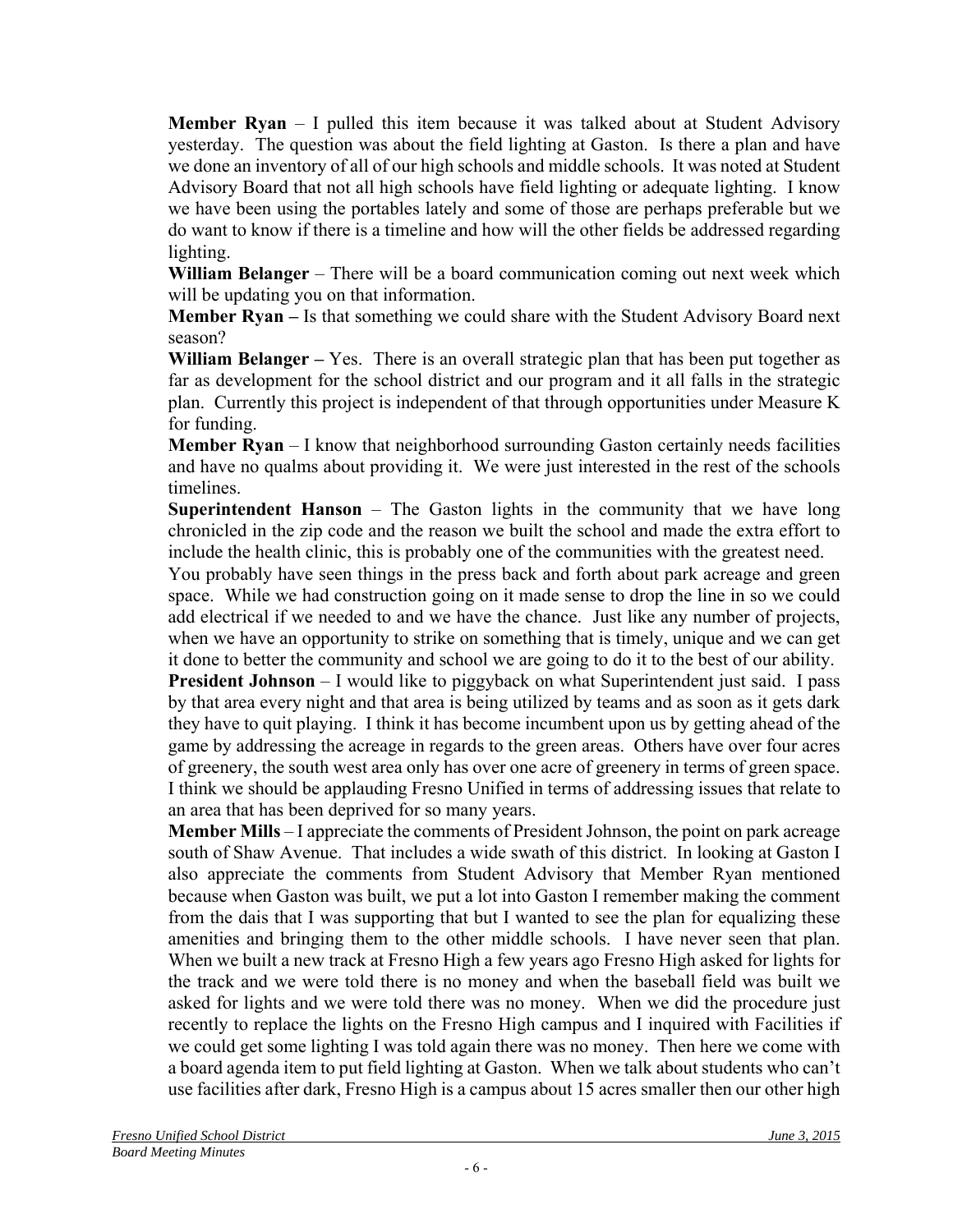school campuses. Scheduling is a huge issue because there is a lack of field space so we need lights in order to give our students the same amount of practice time and we don't have a second gym like other schools or an event center. I would really like to see after asking for several years when the plan is to get some field lighting there.

**Member Ashjian** – In my mind the ratio of green space has zero to do with Fresno Unified and everything to do with the City of Fresno. But certainly the city should not be piggybacking on Fresno Unified because of their inability to fund their on green space. That being said, I recognize the fact that is important for our children to play on fields. But I also echo the sentiments of Trustee Mills that we need to equalize what we have going on here. What I would like to see is the ability to standardize what we are talking about. We can't go into a neighborhood and build a \$40 or \$50 million dollar project and then come back with another two, three, or \$400,000 of lights later when we don't have light somewhere else. What I am saying is somehow someway we have to be able to equalize and replicate what we are doing so we are not doing one-offs. I think it is a little bit ironic that we spend \$300,000 in field lights at Gaston but we don't even have enough electrical outlets to put in a computer lab at Fort Miller. Somehow someway we have to figure out our priorities.

**President Johnson** – We are talking about equalizing things when we should be talking about being equitable. Once we have reached that level of equitability then we can talk about equalizing.

**Member De La Cerda** – About equitability, about the lights, about the needs. The needs in our district are still great. Especially those schools who have not received the equitability aspect. I would like to make a comment about the lighting at Gaston. I grew up in that area and there was no school for us to attend. We were bused and taken out. We just built this new school and I know the neighborhood and community. We are still at the point of equitability in different regions of our district. Knowing that those children are going to have that lighting to enjoy for what we will be able to provide for them. Although it is not our task to make up for what the City of Fresno is lacking it is our responsibility to serve the children in the neighborhood. In my opinion it is needed.

Member Ryan moved for approval, seconded by Member De La Cerda, which carried a vote of 7-0-0, as follows: AYES: Ashjian, Chavez, Davis, De La Cerda, Mills, Ryan and President Johnson.

# **A-12, APPROVE Bid 15-29, Kings Canyon Middle School Roofing**

**APPROVED, as recommended** Bid 15-29 to re-roof five classroom wings and the locker room building at Kings Canyon Middle School. The existing roof system is over 30 years old and is significantly deteriorated. The request for bids was lawfully advertised on April 21, 2015. Notifications were sent to seventeen (17) vendors and four (4) construction trade publications, and the district received four (4) responses.

Staff recommends award to the lowest responsive, responsible bidder:

Graham Prewett, Inc. (Fresno, California) \$685,454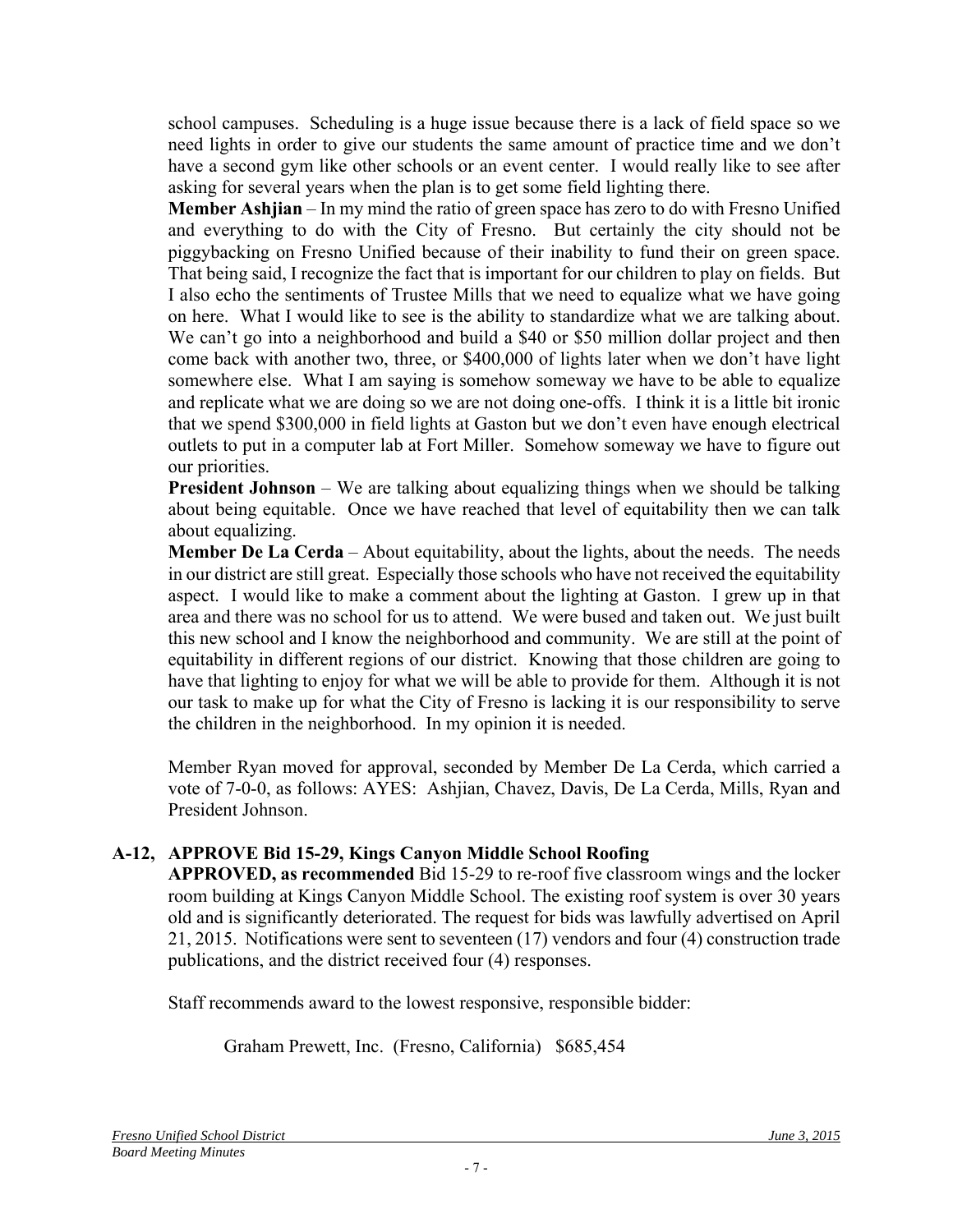A copy of the tabulation is attached and bid specifications are available for review in the Purchasing office.

**A-13, DENY Claim #15-0211-0027 DENIED, as recommended** a Claim for Damages on minor, case #15-0211-0027. The Superintendent recommends that the Claim be denied and the matter referred to the district's Director of Benefits and Risk Management for further handling.

## **A-14, RATIFY Purchase Orders from March 1, 2015, through March 31, 2015**

**RATIFIED, as recommended** a list of Purchase Orders for \$10,000 or more submitted for ratification by the Board. Purchase Orders/contracts that are required by law to be competitively bid will be submitted as separate agenda items. Beginning on page eight (8) is a list of Purchase Orders issued from March 1, 2015, through March 31, 2015. These Purchase Orders were previously authorized and awarded by the Board. The Purchase Orders are submitted for information only and are not included for ratification. Pursuant to the Board's request, also attached is an alphabetical list of all Purchase Orders issued from March 1, 2015, through March 31, 2015.

### **END OF CONSENT AGENDA (ROLL CALL VOTE)**

# **UNSCHEDULED ORAL COMMUNICATIONS**

**Ronald Hill** – Spoke about the Boys 2 Men mentoring program and his desire to expand the program within Fresno Unified School District. Wanted to know who to contact.

# **B. CONFERENCE/DISCUSSION AGENDA**

**B-15, DISCUSS and ADOPT Fresno Unified School District's 2015/16 Proposed Budget and 2015/16 Education Protection Account DISCUSSED and ADOPTED, as recommended** the proposed budget includes the multiyear projected budget for the Unrestricted General Fund. The agenda item will also describe factors addressed in the 2015/16 Proposed Budget, and issues affecting the multiyear projections for 2016/17 and 2017/18.

Presentation by Deputy Superintendent/CFO Ruth F. Quinto

An opportunity was provided to hear questions/concerns from members of the board and staff was available to respond

**Member Mills** – You mentioned the outdoor seating at Fresno High, those are the tables at the north and south patios at Royce which are used by the students at the lunch hour. I did want to clarify it is not just shade, it is cover so that they are protected from the rain as well as the intense heat that we get in this area. I realize there is no line item for this but in meeting with the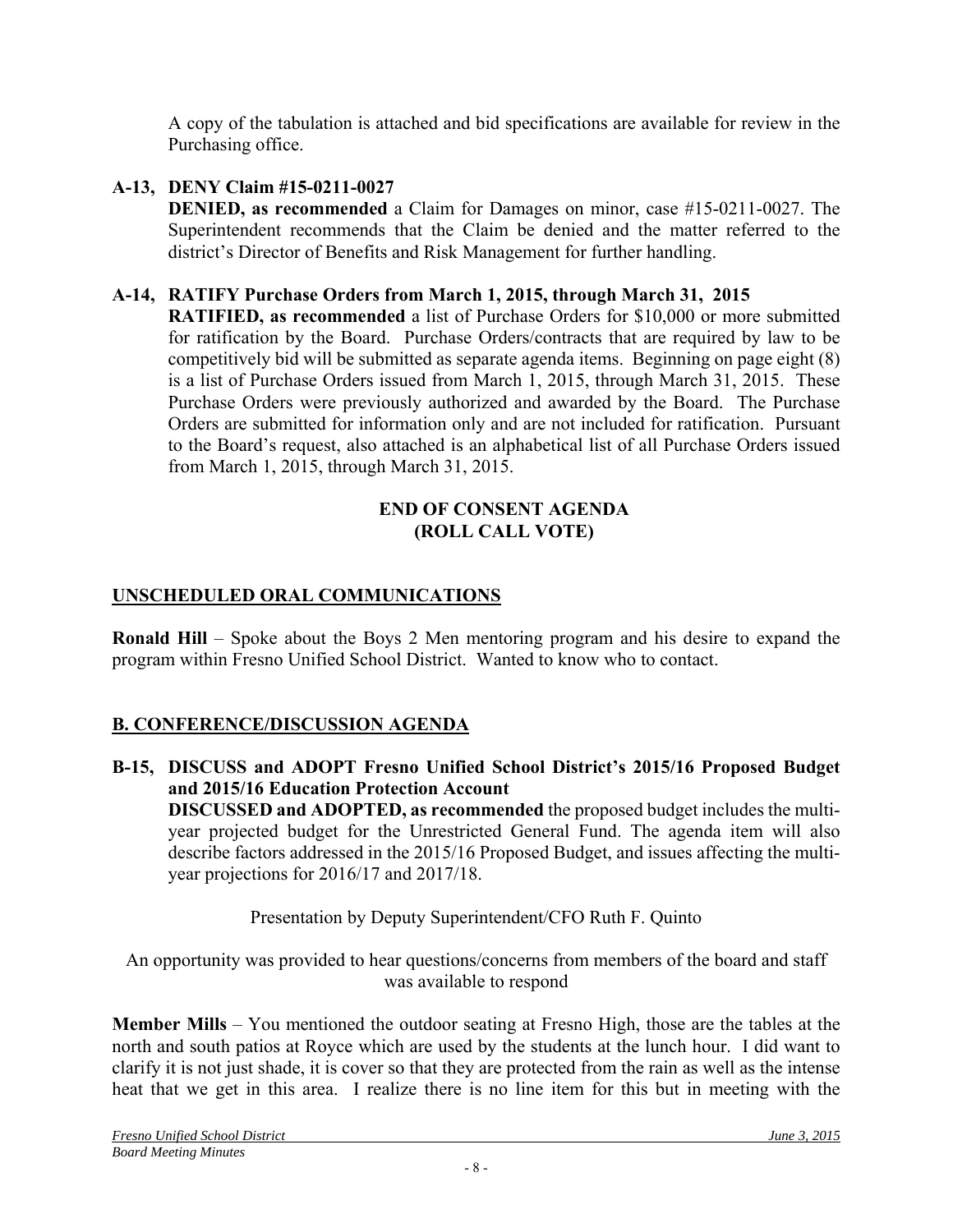Superintendent earlier today he indicated that he will be getting back to me by the end of this month with the plan of how we are going to accomplish that as well as the computer lab at Fort Miller. So as long as we get that done during this fiscal year and that is included in here then that would certainly assist in toward meeting our necessary facility issues at two of our schools. As I have asked several times in the year, I haven't heard a board majority echoing it, we really need to seriously devote significantly more money to deferred maintenance for our facilities. We want to be competitive we want to keep our students. If you look at the two districts that flank us for Central Unified and Clovis Unified are outperforming us in maintaining facilities. And families do take notice.

**Member Ryan –** This reserve of course is a little bit smaller then I am comfortable with but I will go along with it. Nobody gets everything that they want. I want to thank the staff, Ms. Quinto and Superintendent for a great budget. You heard us and listened to us and we all listened to the community. As I have said nobody gets everything that they want but we all got a lot and I do want to thank you.

**Member Ashjian** – Superintendent and Ms. Quinto thank you for the hard work. I know this has been a long process and certainly educational for me. You and your staff should be commended. I think it is a very balanced approach. Certainly I didn't get everything that I wanted but I got everything that I needed. I think that it is outstanding and I appreciate the time that you and Ms. Canfield met with me and educated me on the process and all of the time that Ms. Townsend spent at the town halls. I would ask if there was any possibility to have a certified pool operator that could be full-time at the Bullard School. I think the intent of putting such a big pool was to have district meets there, valley meets there and this is a huge pool. I believe it is twice the size that Hoover is getting and what Edison is getting.

**Ruth Quinto** – It is not twice the size that Hoover is getting. But it is the only 50 meter pool in the district. They do have a dedicated pool operator but I will check and will get you a board communication on the staffing just to make sure.

**Superintendent Hanson –** The intent of valley meets and district meets was not the expressed and stated purpose of the Bullard pool, which is why the whole process was dragged out. We did an EIR with the community. The issues of the community members bringing the EIR that forced us into this whole thing was around noise pollution, light pollution, the number of extra cars parking down the street and all of that kind of stuff. It was not quite as simple as putting a pool in the ground.

Member Ryan moved for approval, seconded by Member Davis, which carried a vote of 7- 0-0, as follows: AYES: Ashjian, Chavez, Davis, De La Cerda, Mills, Ryan and President Johnson.

*A copy of the PowerPoint is available on the district website*

# **B-16, DISCUSS and ADOPT Fresno Unified School District's 2015/16 Local Control Accountability Plan**

**DISCUSSED and ADOPTED, as recommended** The Local Control Accountability Plan (LCAP) is a requirement resulting from the State's Local Control Funding Formula (LCFF). School districts across the State receive funding from LCFF for every student, with additional supplemental funds going to districts with high counts of students living in poverty, English learners, and foster youth. Fresno Unified School District is required to adopt a Local Control Accountability Plan at the same time that the budget is adopted.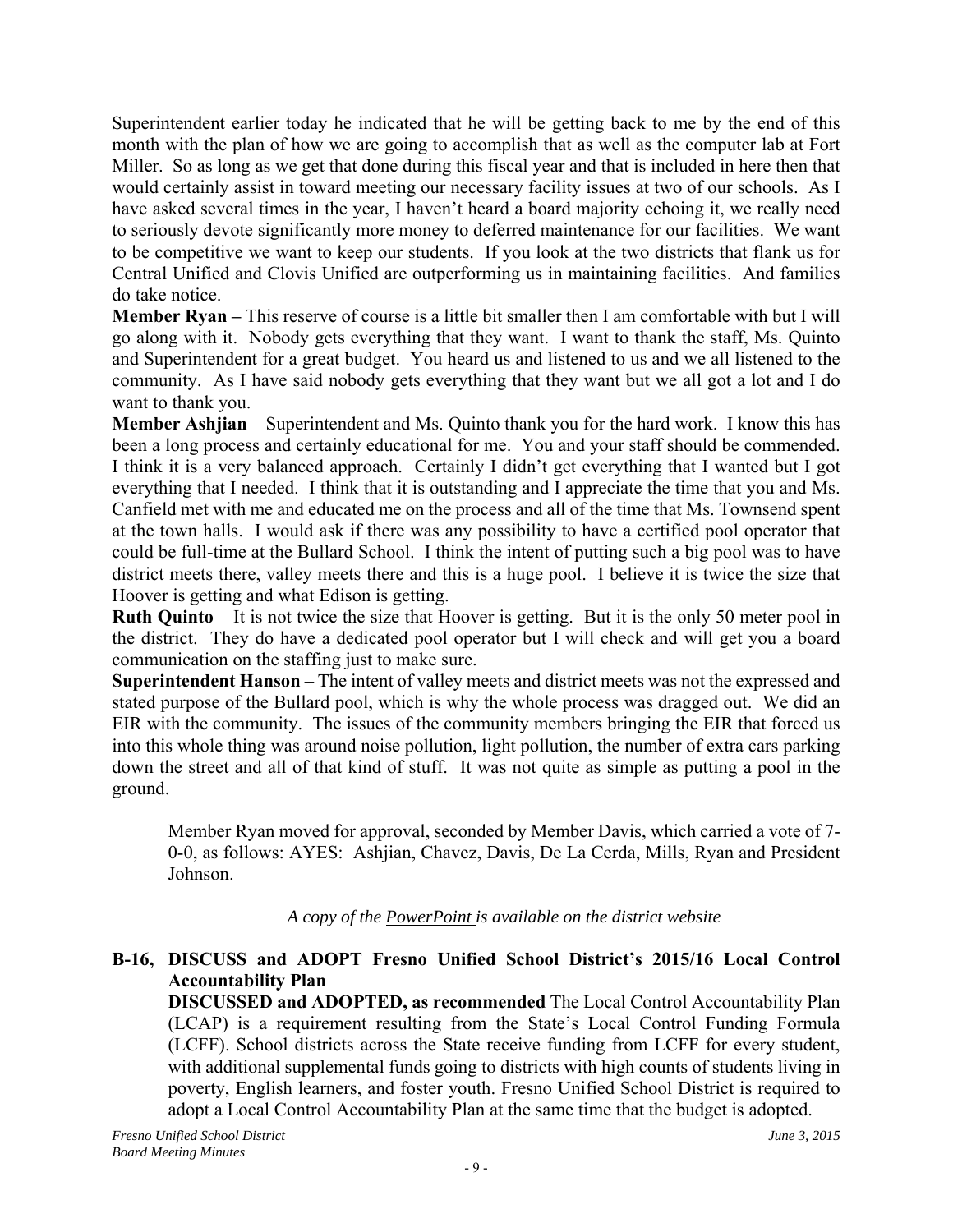# Presentation by Executive Officer, Tammy Townsend

## An opportunity was provided to hear questions/concerns from members of the board and staff was available to respond

**Member Mills** – I am looking at page 19 of 125 and it is under employee supports. Where we are talking about reducing large core classes in high schools. Can you elaborate a little more for me? **Tammy Townsend** – We looked as some of our core classrooms where we had over 37 students in the classroom and made some determinations about adding some staff to reduce the number of core classes that we had over 37 students. That is not to be confused with any type of cap on class size.

**Member Mills –** So we are trying to keep our core classes at 37 or below?

**Tammy Townsend –** We are adding staff to reduce the number of core classes that are over 37 students.

**Member Mills –** I think we said the same thing in a different way.

**Superintendent Hanson** – We are simply saying, we recommended to the board both in elementary and in high school where we have some classes, even though we made improvements in our Master Scheduling process, there were still be some outstanding classes that had sizes of 37 or greater in core content areas of Math, Science, English, and Social Science. And we wanted to make a move to bring those down some. This is not a statement at all or policy statement or otherwise that says you won't be able to potentially find a classroom in those core contents over 37 somewhere we are simply trying to reduce the numbers that are there as frequently and responsibly can we can. We think it is good for our kids and our teachers.

**Member Mills** – I have another question which I believe falls to Ms. Hashimoto. It says here "continue to grow and develop early childhood education." I am curious because I have had a little bit of feedback from some of the transitional kindergarten teachers who seem to think that we are aligning transitional kindergarten with our pre-school curriculum and would like to see it aligned with our kindergarten curriculum. I wasn't sure which we were really doing.

**Wilma Hashimoto** – You are actually correct on both points in terms of it's a continuum. Where TK is the first of a two year kindergarten program so it would be pre-K, TK and K. It would align TK to the Pre-K and then also Kindergarten to TK. It is based on the CDE alignment document where it aligns to the common core for the CDE preschool foundations and framework and for the kindergarten common core as well.

**Member Mills** – We are obviously doing some good work in those TK classes because some of these students are completing TK and being promoted to first grade.

**Wilma Hashimoto** – Yes, thank you. There is actually great work happening in the early learning department and what we like to see is TK and change in introductory and now the learning capabilities of which the kindergarten teachers are meeting the needs of those TK students coming in.

Member Davis moved for approval, seconded by Member De La Cerda, which carried a vote of 7-0-0, as follows: AYES: Ashjian, Chavez, Davis, De La Cerda, Mills, Ryan and President Johnson.

*A copy of the PowerPoint is available on the district website*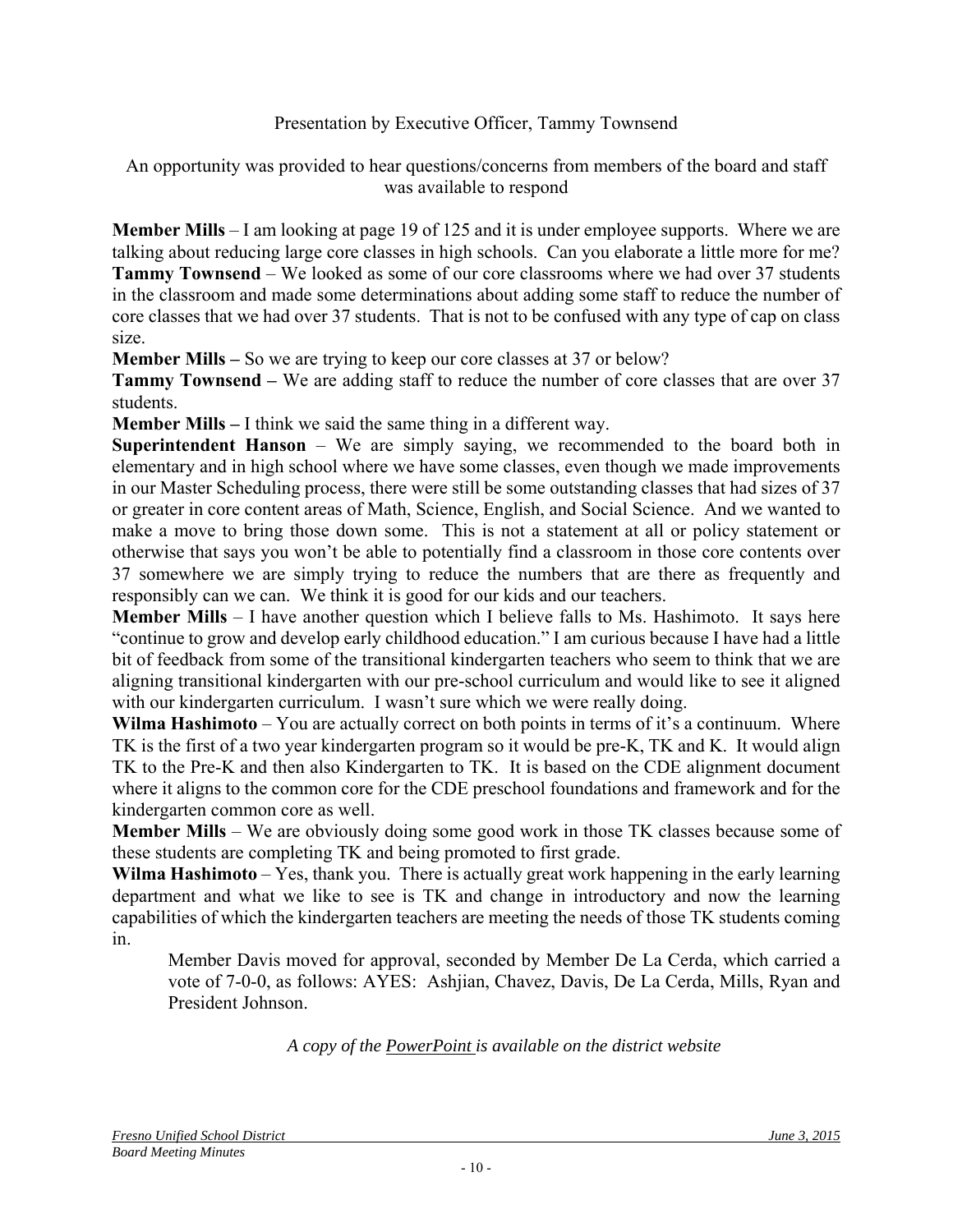**B-17, DECISION in the Matter of the Charter School Petition for the Ambassador Sanchez/Justice Reynoso Academy DISCUSSED and DENIED, as recommended** Lead Developer, Dr. David Orosco Austin, has delivered a petition to the district seeking authorization to operate the Ambassador Sanchez/Justice Reynoso Academy Charter School (the Academy) July 1, 2016 – June 30, 2021. The Academy seeks to serve students in grades kindergarten through twelve. The public hearing to establish the Academy was held by the Board on May 27, 2015. The charter petition is presented this evening for a decision.

# Presentation by Debra Odom, Charters Office

An opportunity was provided to hear questions/concerns from members of the board and staff was available to respond

**Member Mills** – I can appreciate the number of signatures required by the education code are not present, that is a fatal defect. I have some doubts as to whether or not I would say that the education program is unsound. When I look at something that is calling for looping of teachers in the elementary grades, which has shown to have a positive impact for kids, single gender instruction for core classes, which has shown to have a positive impact for kids, science based CTE pathways and emphasizing science, engineering and medical technology, voice, guitar and violin. All of this sounds like a sound educational program. I would be concerned about the signatures, that there would be more information about the governance structure, and the financial stability of the school to succeed. I am not sure I would question the soundness of what you are showing as the Educational Program Highlights.

**Member Ryan** – Has this petition or something similar to it been presented to other bodies in the area? Or anywhere in the state?

**Debra Odom** – Our office became aware that this petition has been presented to the Reef-Sunset Unified School District and was denied and to Kings County Office of Education on appeal and was denied as well.

**Member Ryan** – They have some great ideas in here but to me there was no good explanation of how it is going to be delivered. There is no explanation of how they were going to pay for it. There are two things that I demand when I am going to vote for a petition one, tell me what you are going to deliver and two, how you are going to pay for it. They haven't met either one. I would move for denial.

**Member Chavez** – I just want to thank the applicants for their efforts trying to bring more education opportunities to the area. At the same time we have a responsibility as a board to have a say whether those charters operate in our area. I want to share that recently we had to intervene on another charter that unfortunately closed. I remember seeing those students in the middle of the streets picketing. I stopped and had a conversation with them and it broke my heart. Many of them where looking towards graduating and they had progressed. Due to the school being not financially stable they did not have that opportunity and we had to step in and fill that gap. So when we have these applications come through we need to ensure first of all the organization and the applicant is sustainable and long-term and I don't see that. Secondly, we need to make sure we have additional oversight. This is our opportunity to weigh-in and unfortunately that criteria was not met. For that reason I won't be supporting this. It will be a friendly "no" to this application.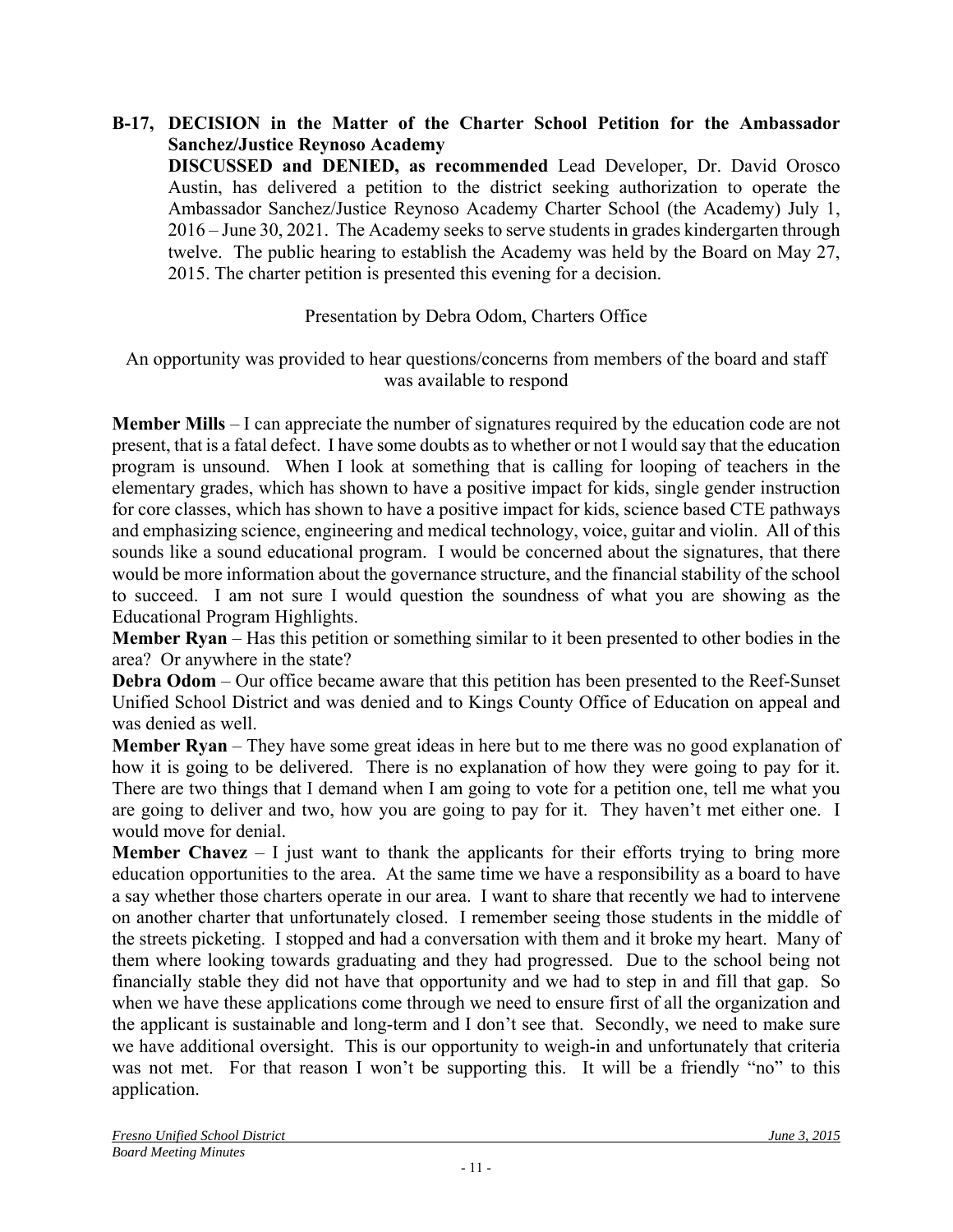On a motion by Member Ryan, seconded by Member Davis, the Board took action to adopt a resolution denying the Charter School Petition for the Ambassador Sanchez/Justice Reynoso Academy, on a roll call vote of 7-0-0 as follows: Members Ashjian, Chavez, Davis, De La Cerda, Mills, Ryan and President Johnson.

*A copy of the PowerPoint is available on the district website*

# **C. RECEIVE INFORMATION & REPORTS**

- **C-18, RECEIVE Revisions for Board Policy BP 5141.21, BP 5144, BP 5144.1, BP 5131.7, (BP) 5144.4 (NEW), BP 5131.2, BP 5131.62, BP 5145.3, and BP5145. RECEIVED** the proposed revisions to the following nine Board Policies (BP):
	- BP 5141.21 Administering Medication and Monitoring Health Conditions
	- BP 5144 Discipline
	- BP 5144.1 Suspension and Expulsion/Due Process
	- BP 5131.7 Weapons and Dangerous Instruments
	- BP 5144.4 Required Parental Attendance (NEW)
	- $\bullet$  BP 5131.2 Anti-Bullying
	- $\bullet$  BP 5131.62 Tobacco
	- BP 5145.3 Nondiscrimination/Harassment
	- BP 5145.7 Sexual Harassment

These revisions meet legal mandates recommended by the California School Boards Association (CSBA) and California Department of Education (CDE). On June 17, 2015, the policies will be brought back for Board discussion, consideration and approval. Fiscal Impact: There is no fiscal impact to the district. Contact person: Amy Idsvoog, telephone 457-3736.

## **C-19, RECEIVE the Service Employees International Union (SEIU), Local 521 Proposal to Fresno Unified School District for the 2015/16 School Year**

**RECEIVED** In accordance with government Code 3547, all initial proposals of the exclusive representative shall be presented in a public meeting of the public school employer, and thereafter shall be public record. The Service Employees International Union (SEIU), Local 521 is herewith submitting its negotiations proposal for the 2015/16 school year. This proposal shall be available for public view in the Board of Education Office from June 3, 2015 through June 17, 2015. Fiscal Impact: There is no fiscal impact to the district to be determined at this time. Contact person: Paul Idsvoog, telephone 457- 3548.

## **C-20, RECEIVE the Fresno Area Substitute Teachers Association (FASTA) Proposal to Fresno Unified School District for the 2015/16 School Year**

**RECEIVED** In accordance with government Code 3547, all initial proposals of the exclusive representative shall be presented in a public meeting of the public school employer, and thereafter shall be public record. The Fresno Area Substitute Teachers